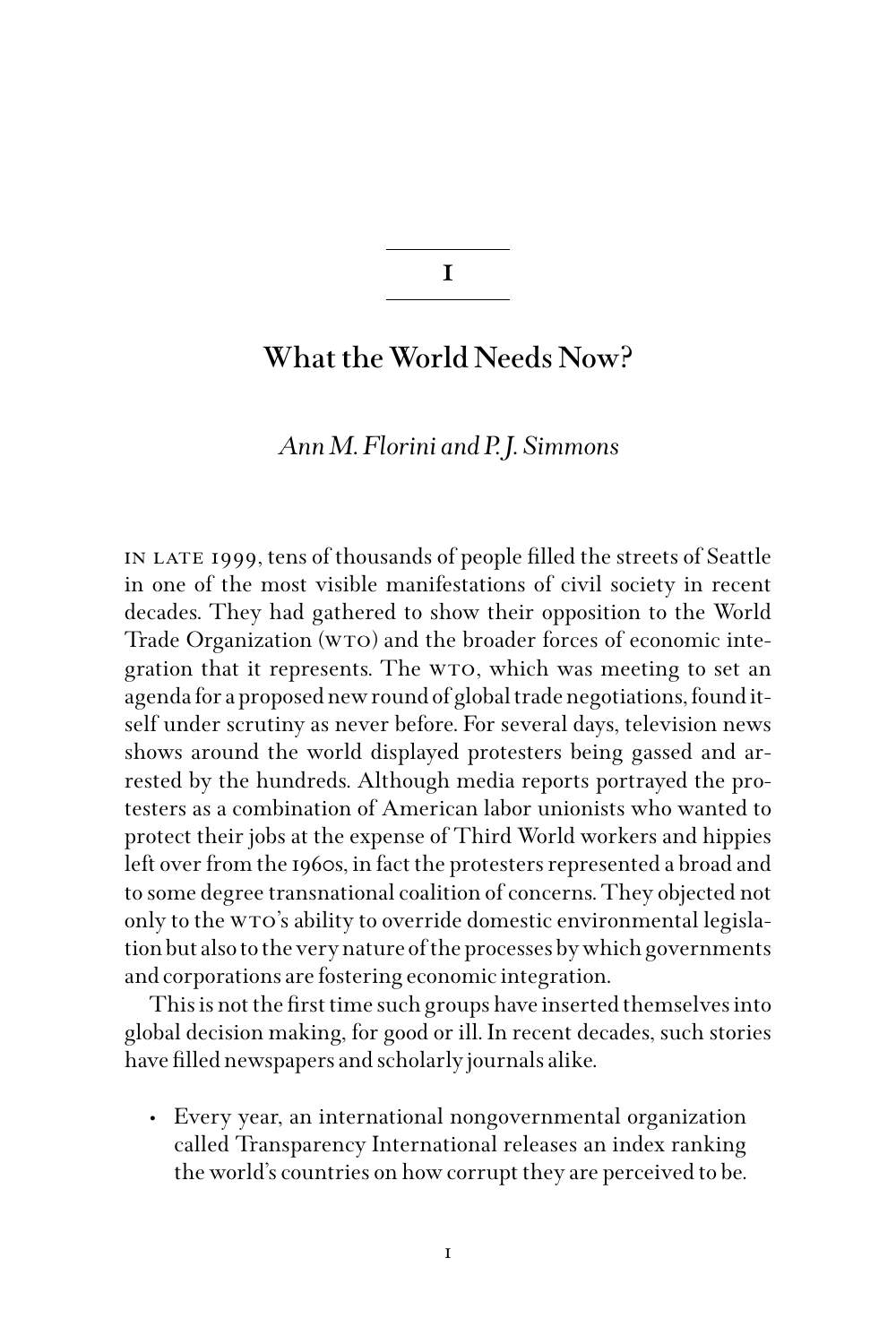#### 2 | THE THIRD FORCE

Although Transparency International only came into existence in 1993, it has galvanized a global movement against corruption.

- Almost since the dawn of the nuclear age, scores of activist groups have campaigned vigorously for a ban on nuclear testing. They argued that a test ban, more than any other measure, could bring nuclear arms races and the spread of nuclear weapons to a screeching halt. In 1996, they got their way when 136 countries signed the Comprehensive Test Ban Treaty.
- For much of the twentieth century, countries around the world have constructed large dams on their rivers to create water supplies and electrical power. But in the past decade, would-be dam builders have found themselves in the crosshairs of a transnational movement protesting the environmental and human costs of these massive projects. Now, governments, the private sector, and transnational civil society have come together to create a World Commission on Dams, potentially setting a precedent for a new style of global problem solving.
- When an obscure guerrilla movement known as the Zapatistas took over four towns in the southern province of Chiapas in 1994, the Mexican government started to respond with force. When nongovernmental activists elsewhere (particularly in the United States) protested, Mexico put its troops on hold.
- In December 1997, 122 countries signed an international treaty to ban land mines, despite the vehement objections of the world's most powerful governments. Standing beside the government delegates were representatives of some 300 nongovernmental organizations, members of the International Campaign to Ban Landmines, without whom the treaty would not exist.
- At the end of the 1990s, former Chilean dictator Augusto Pinochet found himself facing international legal charges based on his alleged violations of human rights in Chile. Nike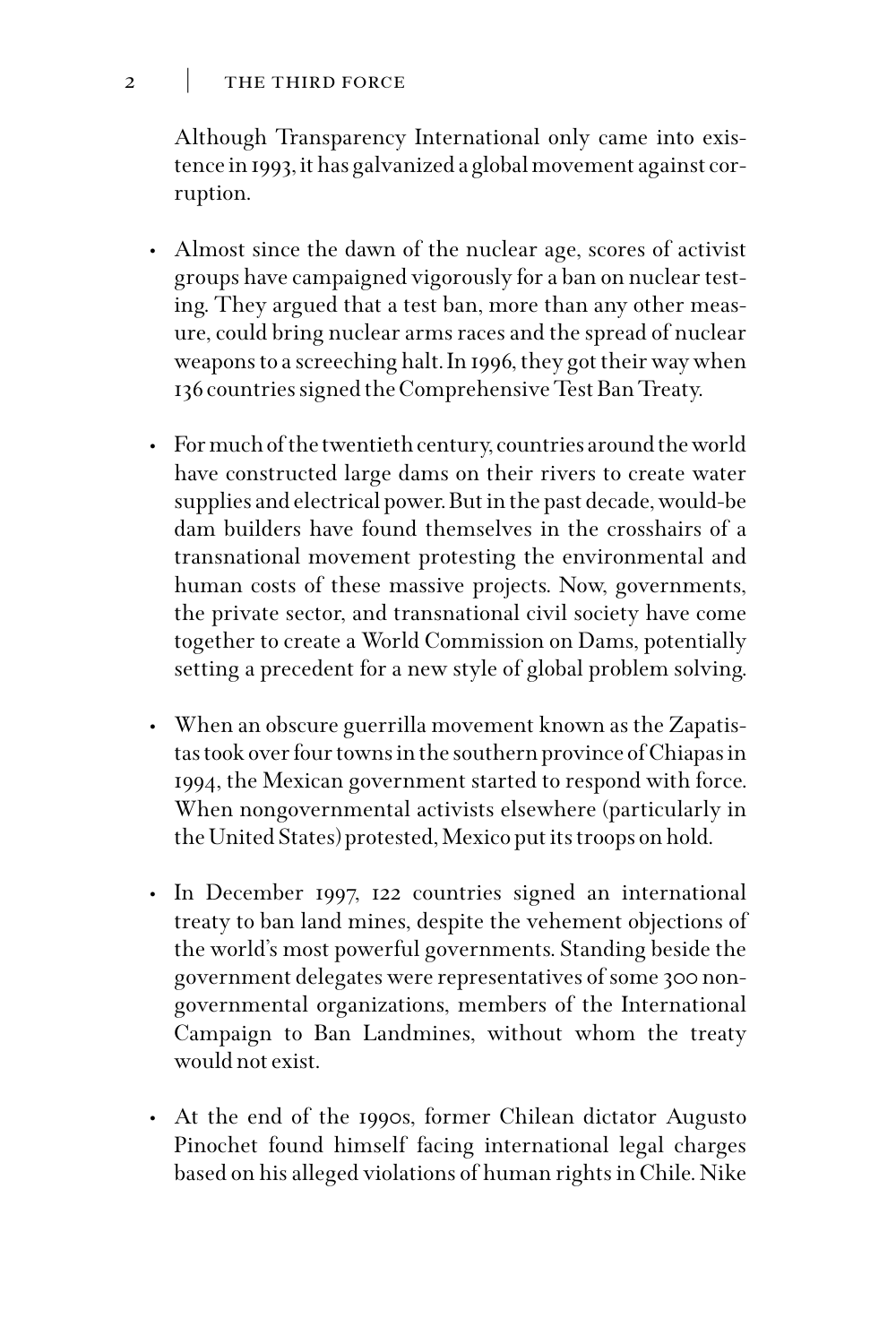found that its bottom line suffered dramatically when it was accused of violating the rights of its workers in poor countries. The new standards by which heads of governments and corporations alike are being judged originated and spread due to the determined efforts of a broad network of nongovernmental groups around the world.

Nongovernmental organizations (ngos), informal associations, and loose coalitions are forming a vast number of connections across national borders and inserting themselves into a wide range of decisionmaking processes on issues from international security to human rights to the environment. But how significant is this flurry of apparent activity? Is transnational civil society becoming a permanent and powerful contributor to solving the world's problems? And should global problem solving be left to a loose agglomeration of unelected activists?

These questions matter. Transnational civil society is a piece—an increasingly important piece—of the larger problem of global governance. Although the state system that has governed the world for centuries is neither divinely ordained nor easily swept away, in many ways that system is not well suited to addressing the world's growing agenda of border-crossing problems. Even when governments find that their national interests coincide with broad global interests, political will is often hard to muster in the face of dangers that are incremental and long term, and most of the transnational threats to human well-being arise cumulatively rather than as acute crises. Even if states are able to bestir themselves, the transnational agenda is so complex and multifaceted that multiple sources of information and multiple points of intervention are needed. The sheer number of regimes and agreements needed to cope with the wide range of problems demanding governance is overwhelming the resources available to states, which in any case face increasing domestic demands.

And the transnational agenda is becoming more urgent. Thanks to the information revolution, the growing integration of national economies, and the rapidly increasing number of people in the world, human activity is less constrained than ever by national borders. People travel, migrate, communicate, and trade in ever-growing numbers, and the sheer number of economically active people is putting heavy stress on the environmental infrastructure on which everyone depends.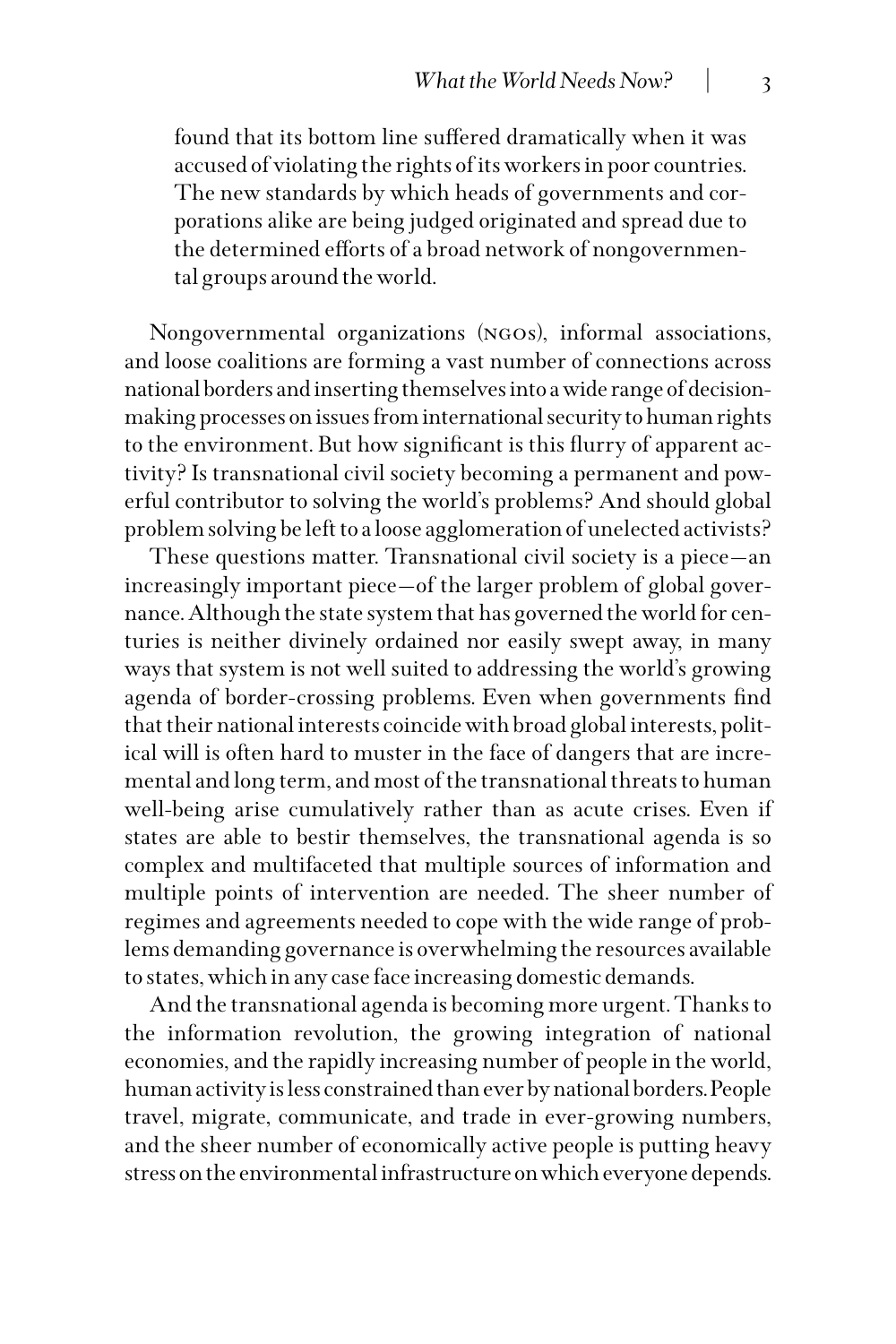All that integration across borders has important benefits—greater freedom of choice, enhanced economic efficiency—but it also creates (or makes people aware of) problems that threaten human well-being. Such threats include everything from the difficulty of regulating internationally mobile capital to the danger of global environmental change to the corruption of governments and societies around the world. And even when the problems take place squarely within national territories, as in the case of human rights violations or the construction of dams that may devastate local ecosystems and populations, the solutions often draw broadly on the international community.

In short, the world badly needs *someone* to act as the "global conscience," to represent broad public interests that do not readily fall under the purview of individual territorial states or that states have shown themselves wont to ignore. This book sets out to determine whether transnational civil society can, and should, fill the gap between the supply of and the need for global problem solving. Will, and should, transnational civil society play a greatly expanded role in the ever-expanding set of global issues?

To date, a large and growing literature has not made clear whether transnational civil society can provide an appropriate and effective instrument across the board, or whether in the end it will prove to be sound and fury signifying nothing. The literature largely concentrates on other questions. Much of it examines civil society one country at a time or draws comparisons across countries about the status of national civil societies.<sup>1</sup> Relatively few analysts have looked at the networks linking civil society organizations across territorial boundaries, and most of these have examined just one case at a time.<sup>2</sup> Very few studies have compared the various transnational civil society networks to analyze the strengths and weaknesses of this emerging form of transnational collective action.<sup>3</sup> And only a handful have looked systematically at what, if anything, transnational civil society *should* do—at whether, and under what conditions, it is desirable for transnational civil society to play a significant part in making the decisions that shape the future for all of us.<sup>4</sup> (The annotated bibliography in this book lists some of the relevant literature.) This gap badly needs to be filled. Anecdotes and isolated cases cannot answer fundamental questions about the sigificance, sustainability, and desirability of transnational civil society.

This book sets out to fill the gap by comparing six stories. The stories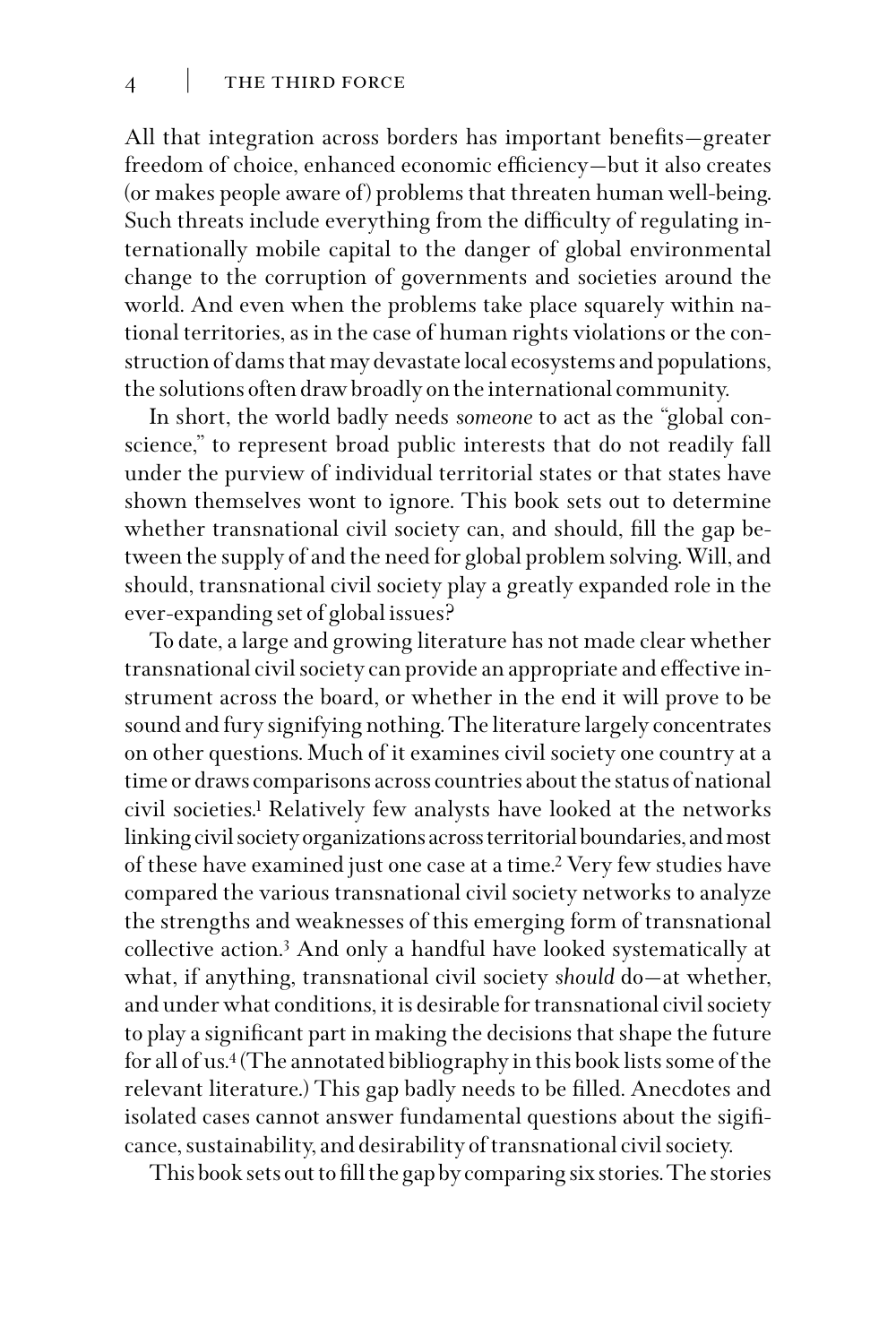are quite diverse—indeed, they were selected to cover a wide range of issues, to discover what commonalities might lurk beneath the surface. For the most part, they were chosen because at first glance they seem to be success stories. By teasing out what factors might account for success, or at least prominence, it is possible to move on to investigate whether those factors are widely shared. All the cases address the same three basic questions: How powerful is transnational civil society? How sustainable is its influence? How desirable is that influence?

The first case is in many ways the simplest. It is the story of the transnational network to curb corruption, a network that arose with astonishing rapidity in the 1990s to force corruption onto the international agenda. Unlike most cases of transnational civil society, this "network" consists primarily of a single international nongovernmental organization (ingo), Transparency International. Transparency International has created effective links with international organizations and national governments and has systematically cultivated the establishment of national chapters in scores of countries. But the basic story is about what a single man with a powerful idea at the right moment can accomplish through transnational nongovernmental means. Fredrik Galtung, the first professional staff member hired by Transparency International, brings us an insider's account of this remarkable organization.

Rebecca Johnson's chapter addresses a more diverse, and divided, network: the array of groups that campaign for nuclear arms control. As she shows, this motley crew uses very different strategies, from Greenpeace's direct action to the Programme for Promoting Nuclear Nonproliferation's behind-the-scenes meetings of government officials and nongovernmental experts. On occasion, members of the network have found themselves sharply at odds with one another over both tactics and goals. Yet the groups share a common dedication to reducing the risk of nuclear war, and their disparate approaches have proved complementary. Most strikingly, the chapter makes clear that without the active participation of transnational civil society, such fundamental nuclear arms control accords as the Comprehensive Test Ban Treaty and the permanent extension of the Nonproliferation Treaty would never have been signed.

Sanjeev Khagram tells a story that in many ways is the mirror image of Transparency International's top-down approach. In his chapter on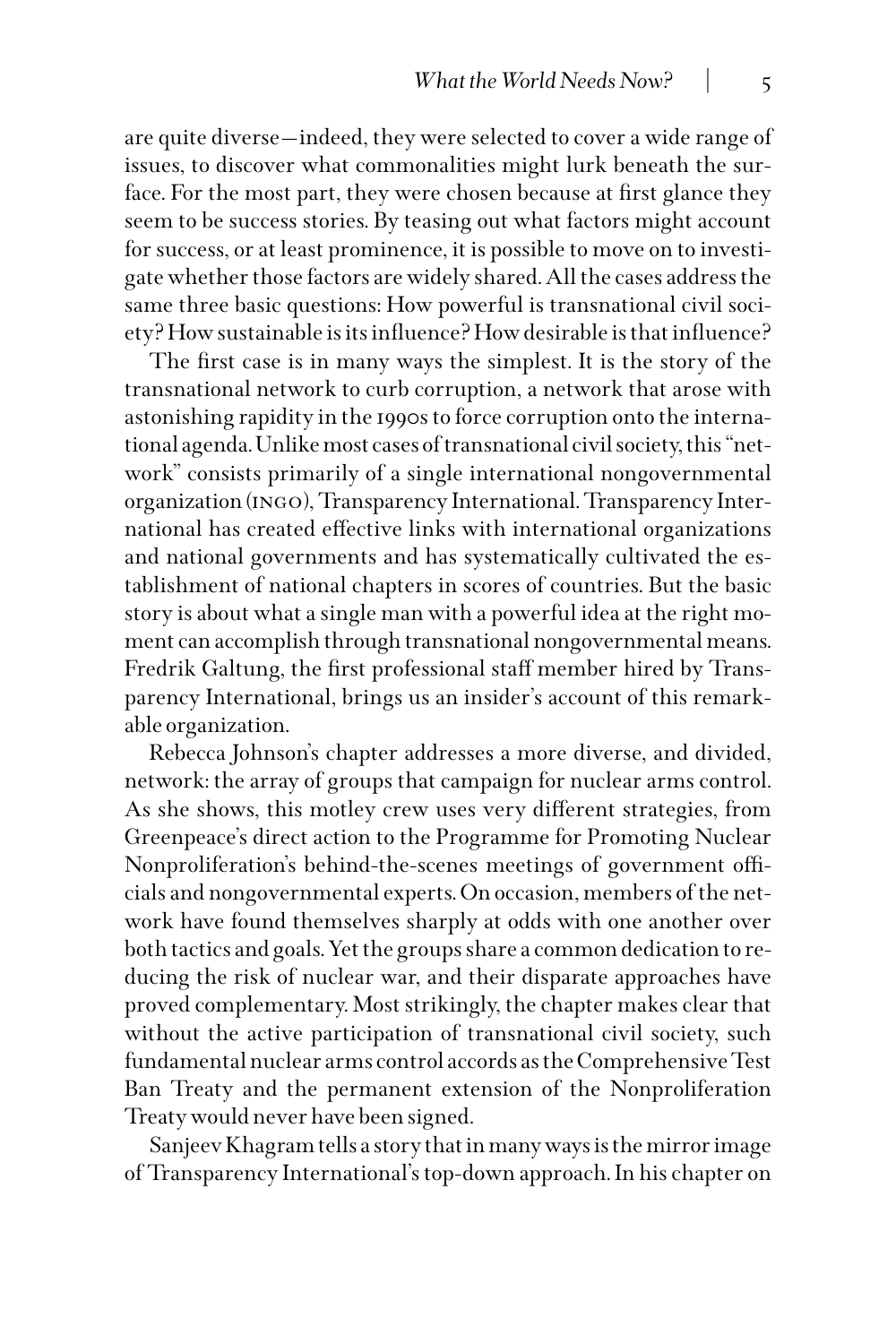the gradual emergence of a global network opposing the construction of large dams, Khagram identifies the origin of the network in multiple *national* civil society campaigns. These campaigns emerged not only in North America and Western Europe but also in Brazil, India, Indonesia, China, and a host of other developing countries. The frequent complaint against transnational civil society—that it overwhelmingly represents the concerns of Northerners who have the time and resources to apply to civil society organizing, rather than the concerns of people in poor countries—clearly does not apply in this case.

Chetan Kumar looks at one of the most controversial of transnational civil society roles: the targeting of specific governments with the aim of changing not just the policies but the very nature of those governments. In case studies on the Zapatista movement in Mexico and the campaign to restore President Aristide to power in Haiti, Kumar grapples with profound questions about the morality and practicality of transnational nongovernmental efforts to influence domestic processes of democratization.

Motoko Mekata recounts the odyssey of perhaps the best known of the recent transnational civil society campaigns: the International Campaign to Ban Landmines. In addition to providing a comprehensive account of the transnational network's activities and impacts, she shows the extent to which the loosely coordinated campaign depended on the quite independent activities of national-level civil society. She provides a particularly detailed insider's account of the Japanese national campaign, which more than most depended for its success on its transnational counterparts.

In the final case study, Thomas Risse explains the complex processes by which transnational civil society has transformed attitudes toward human rights in the second half of the twentieth century. He elucidates the impact transnational civil society has had on setting global human rights standards and changing governmental behavior. And he raises major questions about the future of this large and seemingly well-entrenched sector of transnational civil society.

These quite diverse stories are all variations on a common theme: efforts to solve problems that span borders in the absence of borderspanning governments. This introductory chapter provides a common framework of definitions, questions, and context. Chapter 8 returns to those questions to see what answers have emerged.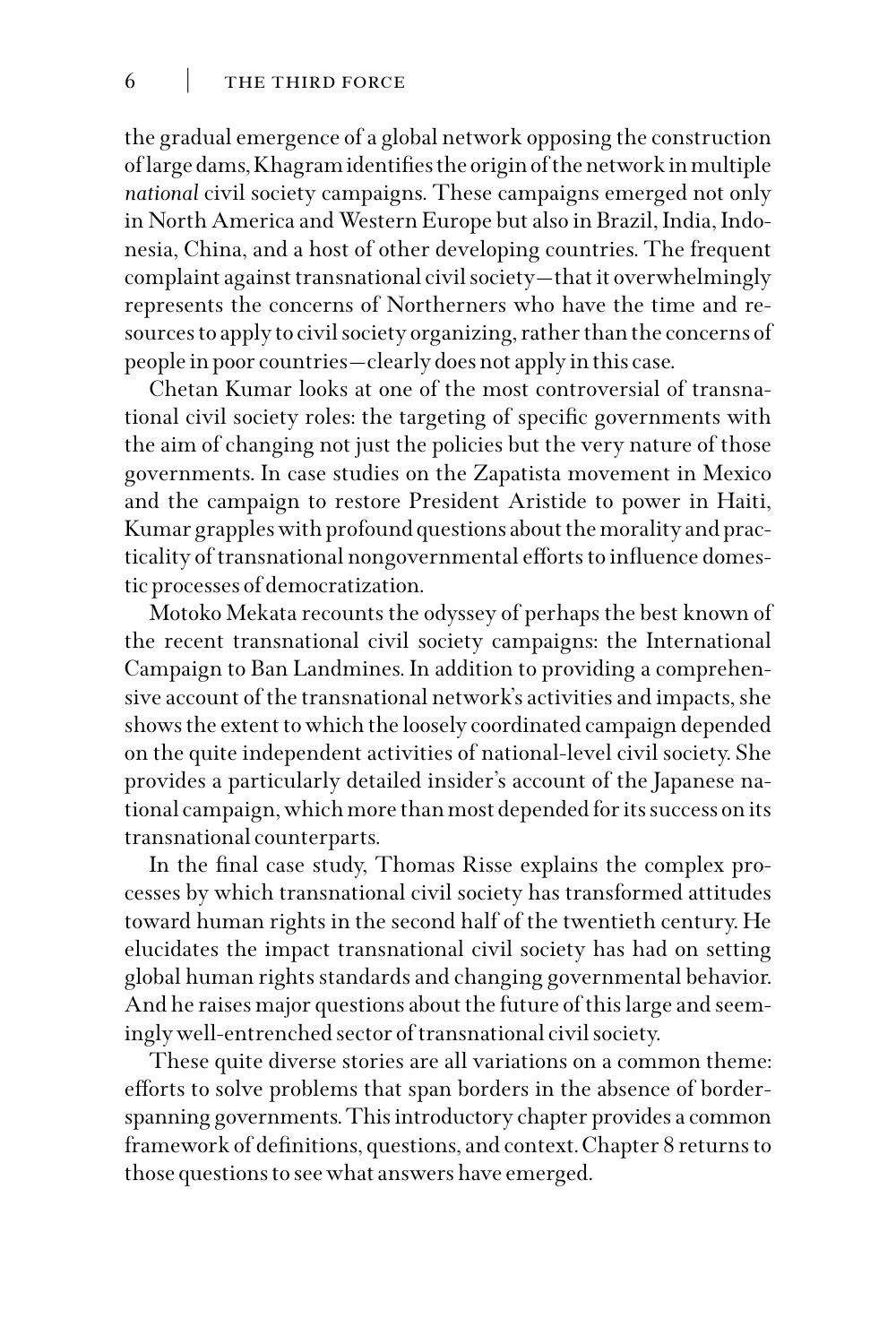# **The Nature of the Beast**

At first glance, it seems odd that transnational civil society should exist at all, much less be able to sway mighty governments and rich corporations. Why should people in disparate parts of the world devote significant amounts of time and energy, for little or no pay, to collaborations with groups with whom they share neither history nor culture? These networks are unlike the other major collectivities in the world. States occupy clearly defined physical territories with the coercive power to extract resources from those territories and their inhabitants, enjoy legal recognition from other states, and can call on powerful sentiments of patriotism to cement the loyalties of their citizens. The various subsidiaries of transnational corporations are tied together by common economic interests and legal obligations.

By contrast, transnational civil society networks—the emerging third force in global politics—tend to aim for broader goals based on their conceptions of what constitutes the public good. They are bound together more by shared values than by self-interest.<sup>5</sup> The values the networks espouse vary tremendously. They range from beliefs in the rights of animals to religious beliefs to beliefs about the inherent superiority of some ethnic groups over others. Some of these values are widely held. Others, particularly the racist views reflected in the hate groups, are repugnant indeed.<sup>6</sup>

We use the somewhat ungainly term "transnational civil society" in preference to other frequently heard lingo (such as "global civil society") to emphasize both the border-crossing nature of the links and the fact that rarely are these ties truly global, in the sense of involving groups and individuals from every part of the world. The Middle East and sub-Saharan Africa in particular are severely underrepresented in transnational nongovernmental coalitions, other than those that address strictly regional and developmental concerns.

The definition of transnational civil society comes in three parts. First, like all civil society, it includes only groups that are *not* governments or profit-seeking private entities.<sup>7</sup> Second, it is transnationalthat is, it involves linkages across national borders. Third, as the case studies show, it takes a variety of forms. Sometimes it takes the form of a single INGO with individual members or chapters in several countries,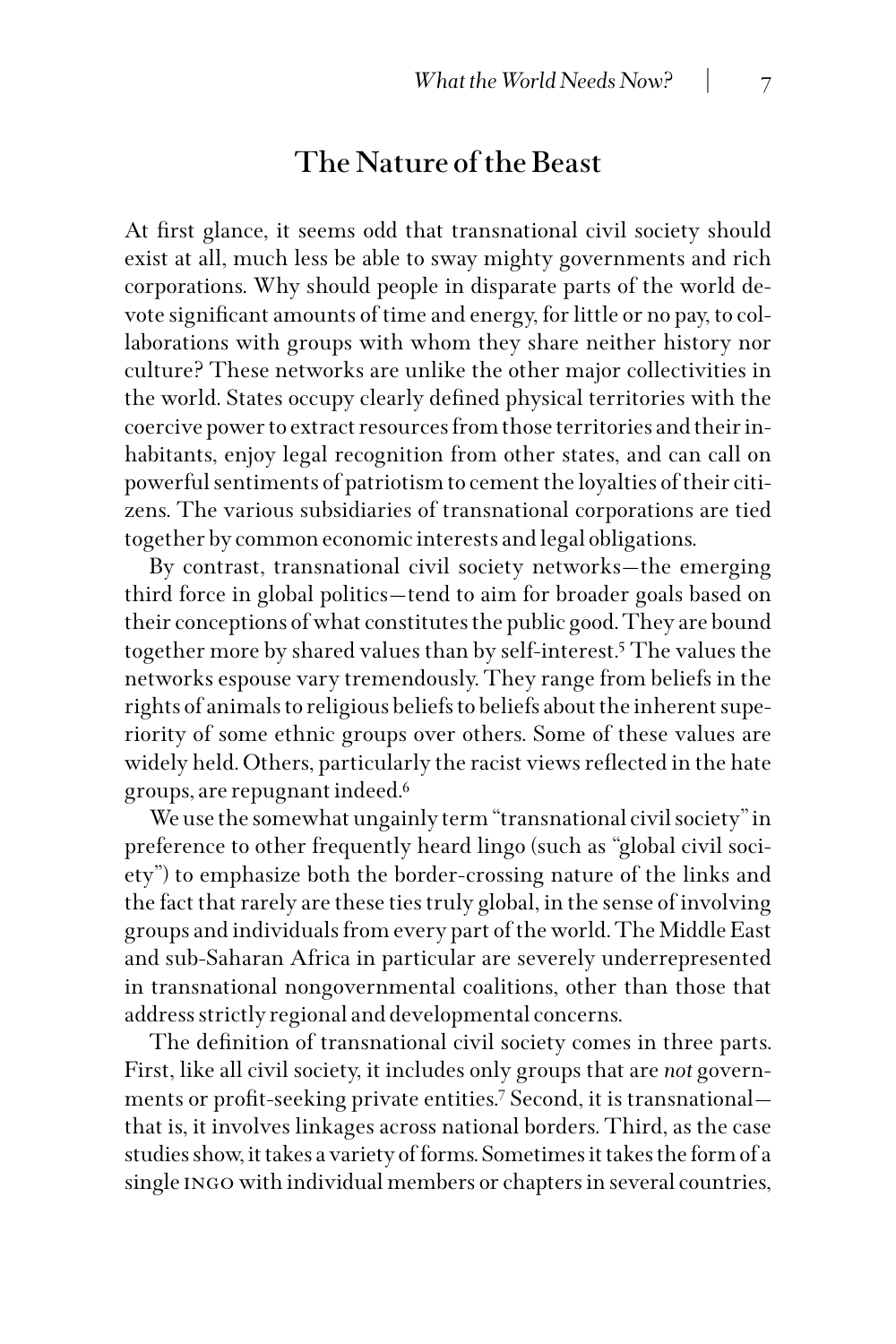as in the case of Transparency International. In other cases, transnational civil society consists of more informal border-crossing coalitions of organizations and associations, such as the International Campaign to Ban Landmines.

The coalitions overlap with the rapidly growing set of nongovernmental service providers—such as care or Médecins sans frontières —that are increasingly familiar from the extensive news coverage of their role in humanitarian disaster relief efforts as well as development projects in poor countries. These service providers have benefited enormously from the increasing tendency of governments and intergovernmental organizations to channel relief and development funds through NGOs rather than to national or local governments.<sup>8</sup> Although there is overlap between the ranks of the nongovernmental service providers, newly flush with government funds, and the members of the advocacy coalitions, the two are not identical, and the fortunes of the latter do not depend on the continued government-provided resources of the former.

### **The Long Tradition**

Although most of the literature on the subject dates from the 1990s, transnational civil society has played a role in global affairs for centuries. Indeed, it may be as old as religion. As one author points out: "Religious communities are among the oldest of the transnational: Sufi orders, Catholic missionaries, Buddhist monks carried word and praxis across vast spaces before those places become nation states or even states. Such religious peripatetics were versions of civil society."<sup>9</sup>

And religious organizations provided the impetus behind the first modern transnational policy campaign: the nineteenth-century campaign to end slavery. Substantial evidence now exists that slavery remained economically viable in most of the places where it was abolished. The practice of slavery ended not because slaveholders found it unprofitable but because growing Protestant movements (especially Quaker, Methodist, and Baptist) found it morally reprehensible, persuaded their religious brethren elsewhere of the cause, and in time enlisted the support of the British government, which used its dominant naval power to constrict trade to slaveholding countries.<sup>10</sup> NGOs dedicated to ending the slave trade date to 1775, with the establishment of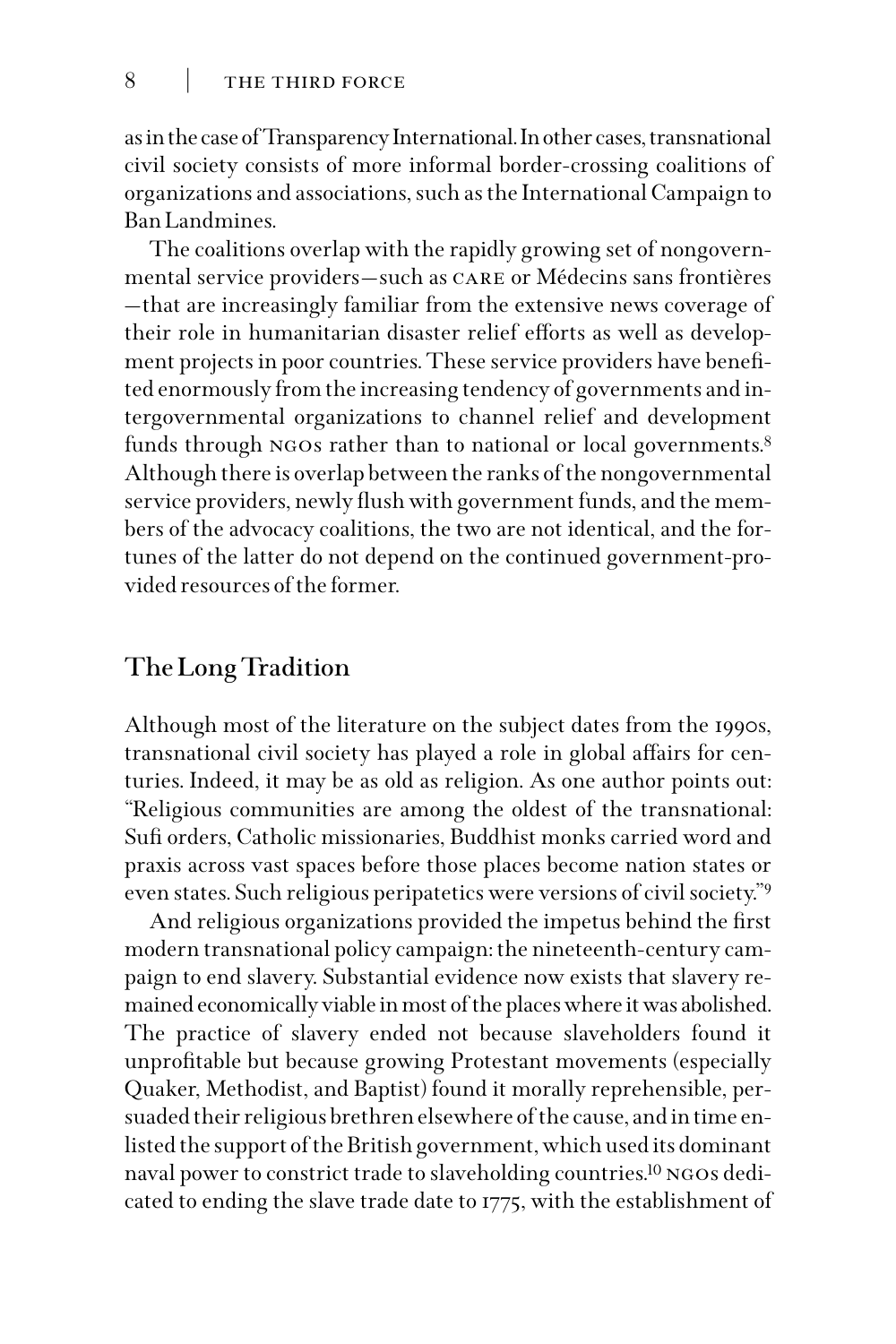the Pennsylvania Society for Promoting the Abolition of Slavery, followed a decade later by the British Society for Effecting the Abolition of the Slave Trade and the French Société des Amis des Noirs.<sup>11</sup> The links among the movements solidified in 1839 with the establishment of the British and Foreign Anti-Slavery Society, in one commentator's view, "the first transnational moral entrepreneur—religious movements aside—to play a significant role in world politics."<sup>12</sup>

Slavery was not the only issue to engage the nascent transnational civil society in the 1800s and early 1900s.<sup>13</sup> Peace groups based in Europe and America lobbied at various international peace conferences. Governments began to use nongovernmental technical experts as delegates to international conferences. A variety of civil society associations formed around trade issues. The International Committee of the Red Cross was formed, the first step in what became the transnational Red Cross and Red Crescent Movement. Such groups as the Institut de Droit International and the International Law Association, both formed in 1873, contributed substantially to the development of international law.<sup>14</sup>

Over the course of the twentieth century (with the exception of the periods covering the two world wars), the rate at which ingos formed steadily grew. These numbers do not tell the full story of the growth of transnational civil society—they include only formally constituted organizations with members and activities in more than one country.<sup>15</sup> But their numbers do reflect a general trend. By the turn of the century, the rate of formation was about ten a year, although nearly as many dissolved themselves every year. The number increased until World War I, fell to nearly nothing during the war years, then jumped again to about forty a year until war clouds again darkened the horizon. Although only a handful were created during the Second World War, immediately afterward the number jumped to unprecedented levels, starting at about a hundred new international associations a year and increasing ever since, with perhaps only ten to twenty dissolving each year. In other words, formal, transnational ngos have been accumulating at an unprecedented and increasing rate for fifty years. The Union of International Associations now lists over 15,000 transnationally oriented NGOs.<sup>16</sup> And the growth in informal transnational coalitions and linkages of all sorts is, if anything, outpacing the increase in formal organizations.

Now, coalitions that claim to speak for broad regional and global public interests abound. Hardly an international issue can be found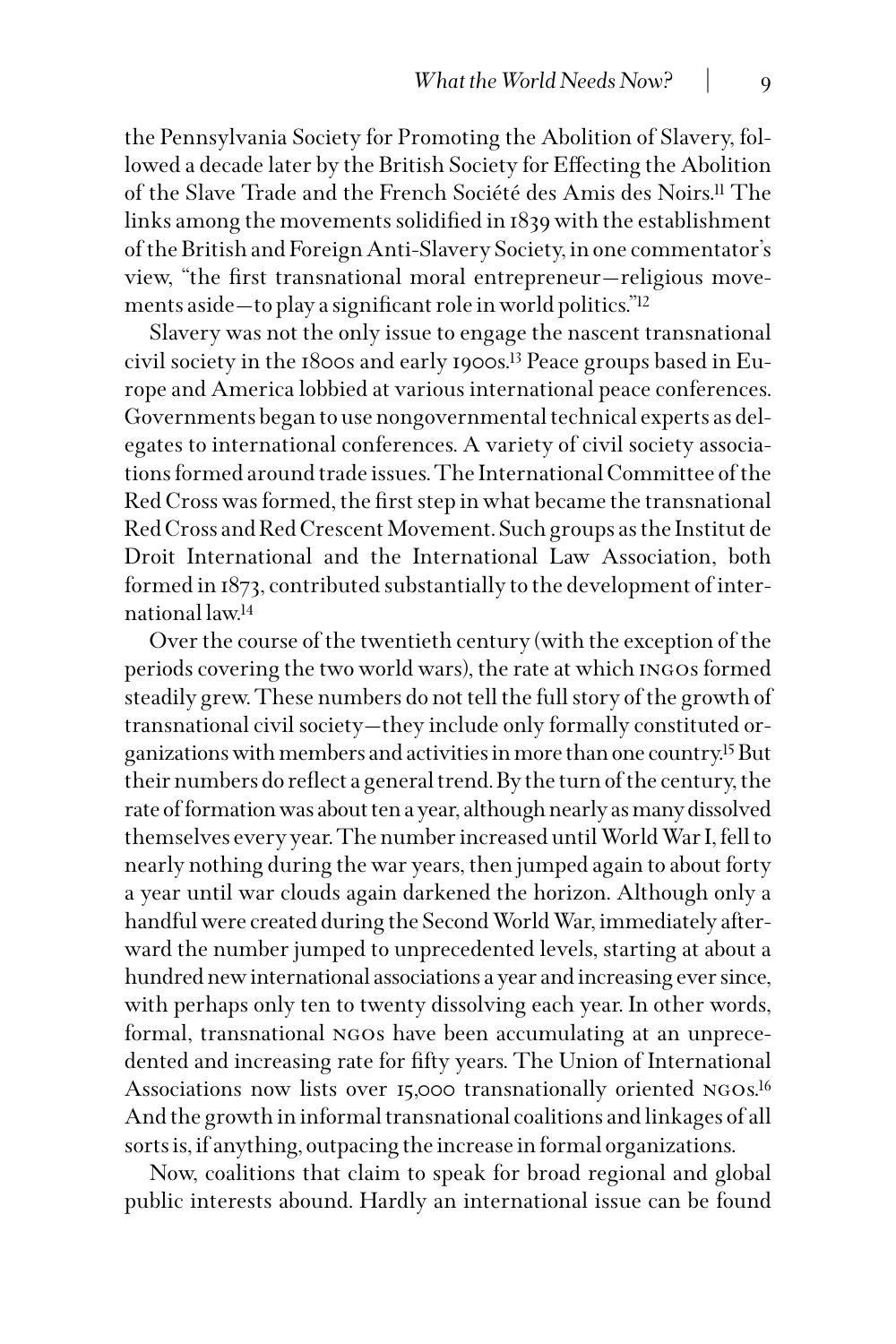that lacks at least a rudimentary transnational network, and many are highly developed. The Climate Action Network, a 269-organization alliance of national and regional environmentalist nodes, has coalesced around the climate change negotiations.<sup>17</sup> Women's groups have taken advantage of a series of large United Nations conferences to form a thick weave of interconnections.<sup>18</sup> In 1998, some 600 ngos from around the world linked to put an end to negotiations in the Organization for Economic Cooperation and Development (OECD) on the Multilateral Agreement on Investment.<sup>19</sup> One of the larger networks active in the peace and conflict arena, the Hague Appeal for Peace, held a conference in May 1999 that drew some 10,000 activists, who used the occasion to launch several new campaigns.<sup>20</sup> With all the potential case studies, this could easily have been a very long book indeed.<sup>21</sup>

## **How Do They Do It?**

Standard international relations thinking assumes a hierarchy among the instruments of power: military force ranks highest, then economic resources, then—far down the list, if mentioned at all—such "soft" instruments as moral authority or the power of persuasion.<sup>22</sup> The three types of international actors—states, the private sector, and civil society—vary greatly in their ability to use these instruments. Governments have coercive power, thanks to their control of military forces and the police, and they command economic resources because of their ability to tax. They can, and often do, use control over information to persuade or bamboozle other states, firms, and citizens. Firms lack coercive power but enjoy sometimes substantial economic resources, enabling them to influence governments and the public through everything from campaign contributions to bribes to their ability to provide jobs. And, of course, firms can devote some of their resources to advertising, usually to sell products, but sometimes to sell their views on issues. Civil society groups occasionally command economic resources, but these are usually very limited. By and large, they must rely on softer instruments of power, such as moral authority or the ability to shape how others see their own interests.

In the chapters that follow, the authors show how transnational civil society coalitions have attempted to shape the evolution of inter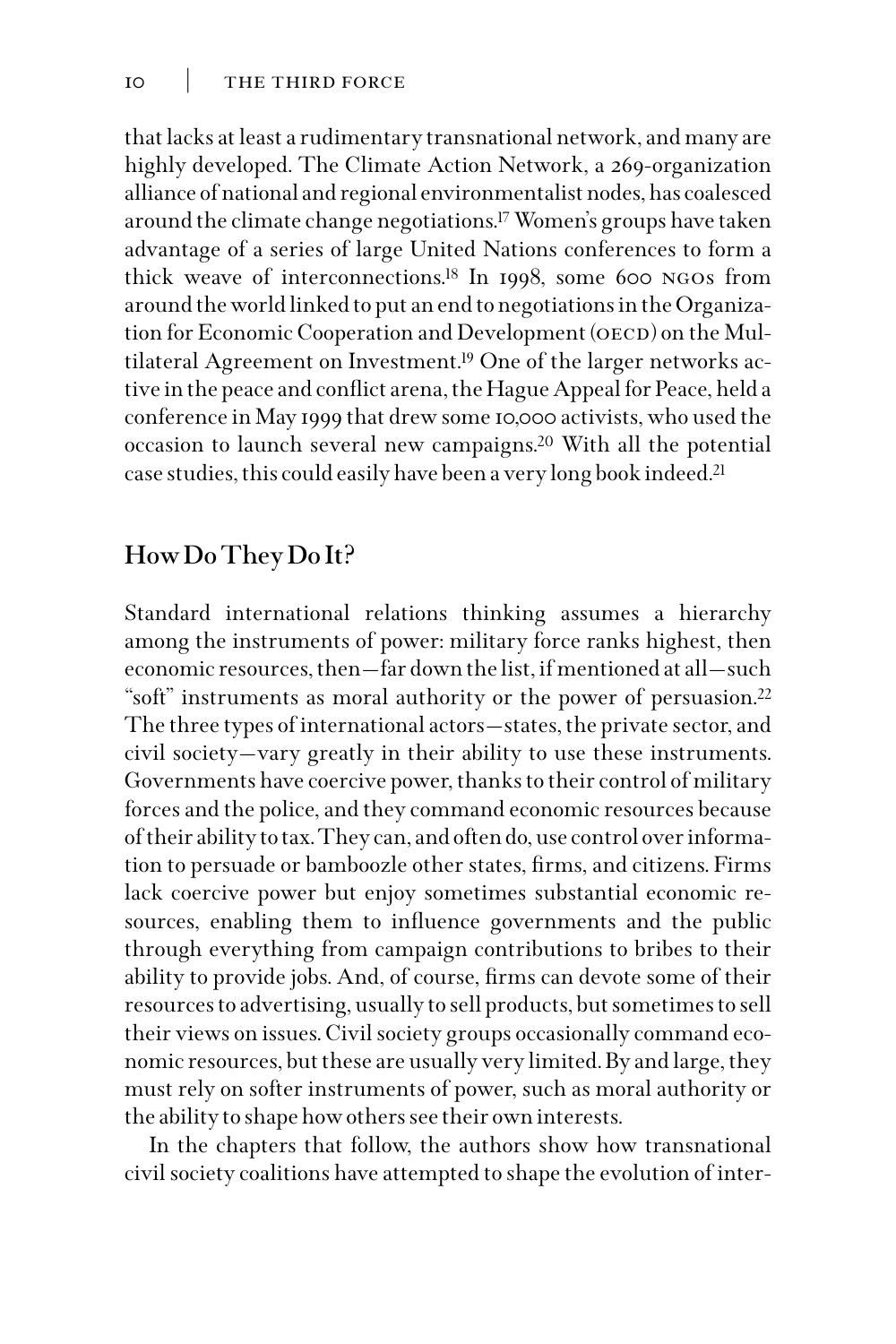national norms—that is, standards about how governments, corporations, and other groups ought to behave.<sup>23</sup> Some of these norms are eventually explicitly codified as treaties, such as many of the human rights standards, the nuclear arms control treaties, the new OECD antibribery convention, or the land-mine treaty. Others may not become treaties but are still widely shared standards of behavior, as is the case for emerging norms about how governments and intergovernmental organizations should treat people who may be displaced by the construction of big dams.

Civil society tries to shape these norms in two ways: directly, by persuading policy makers and business leaders to change their minds about what is the right thing to do—that is, what goal should be pursued—or indirectly, by altering the public's perception of what governments and businesses should be doing. When public pressure is generated, politicians act to please their constituents and businesses must respond to keep investors and consumers happy. Civil society can confer legitimacy on a decision or institution (such as an "eco-label" that gives an environmental seal of approval). It can also threaten to go public with information that is embarrassing or would generate public backlash—a kind of coercion, but one that depends entirely on the ability to persuade the public.

Often, it is nearly impossible to tease out which is driving policy whether governments and businesses change their policies because of a genuine change of heart or because of a change of calculation about what will look good to the public. Either way, transnational civil society exercises influence through its ability to make someone, policy makers or publics, listen and act. The currency of its power is not force, but credible information and moral authority.

### **Posing the Questions**

This examination of transnational civil society provides more than a set of interesting stories. It provides examples of the variety of governance mechanisms that are emerging to deal with issues with which the nation-state system by itself may be ill equipped to cope.

But the emergence of these mechanisms raises a set of profound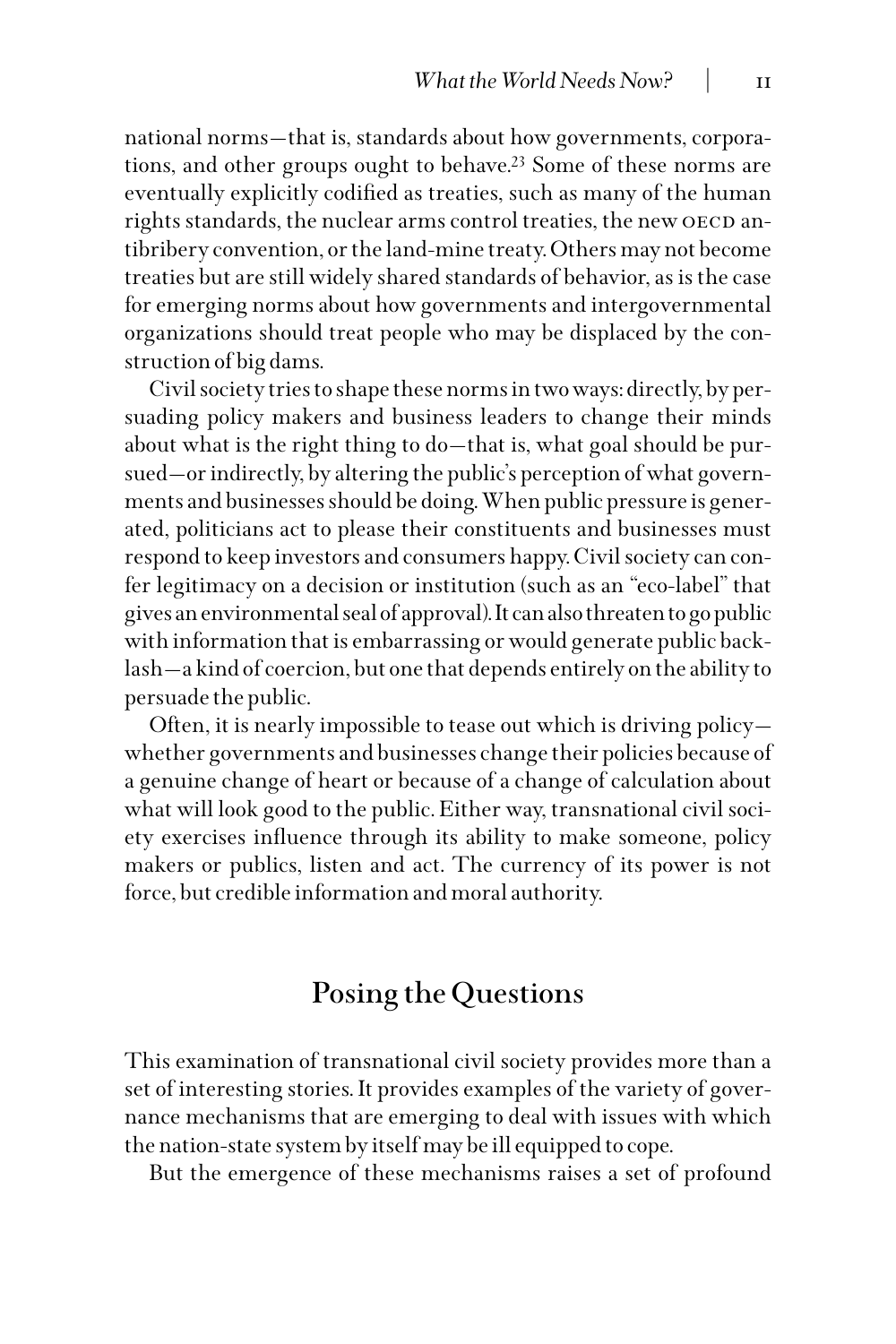questions. How powerful are the transnational networks? Will the trends that hold them together and provide them with power continue? Are the successes of transnational civil society in recent years the result of temporary global upheavals occasioned by, for example, the end of the Cold War, or is the nature of international power truly changing? And most important, what role *should* transnational civil society play as the world struggles to cope with the new global agenda?

The next six chapters provide evidence in detailed case studies of the strength of, and limits to, transnational civil society. Only when there is some basis for evaluating the role of transnational civil society can we have a useful discussion of what that role should be. And opening up a meaningful and detailed debate on that question of "should" is the purpose of this book. Just as societies and their governments have been struggling with the question of what role domestic civil society should have in decision making, the world as a whole must now grapple with the question of the appropriate role of transnational civil society. As globalization proceeds, it will stimulate more transnational civil society formation. And that, in turn, will influence how globalization proceeds. So far, the debate on the role of transnational civil society has been confined largely to polemical broadsides and scholarly journals. It is now time for a broader debate.

## **Notes**

- 1. CIVICUS, *The New Civic Atlas: Profiles ofCivil Society in 60 Countries*(Washington, D.C.: CIVICUS, 1997); CIVICUS, *Citizens: Strengthening Global Civil Society* (Washington, D.C.: CIVICUS, 1994); Estelle James, *The Nonprofit Sector in International Perspective: Studies in Comparative Culture and Policy* (New York: Oxford University Press, 1989); Julie Fisher, *Nongovernments:* ngos *and the Political De*velopment of the Third World (West Hartford, Conn.: Kumarian Press, 1998); Kathleen D. McCarthy, *The Nonprofit Sector in the Global Community: Voices from Many Nations* (San Francisco: Jossey-Bass, 1992); Helmut Anheier and Lester Salamon, eds., *The Nonprofit Sector in the Developing World: A Comparative Analysis* (Baltimore: Johns Hopkins University Press, 1998); Lester M. Salamon and Helmut K. Anheier, *The Emerging Sector: The Nonprofit Sector in Comparative Perspective*—*An Overview* (Baltimore: Johns Hopkins University Institute for Policy Studies, 1994).
- 2. There is a vast literature of single-issue case studies. A useful bibliography that includes many types of movements is Sidney Tarrow and Melanie Acostavalle,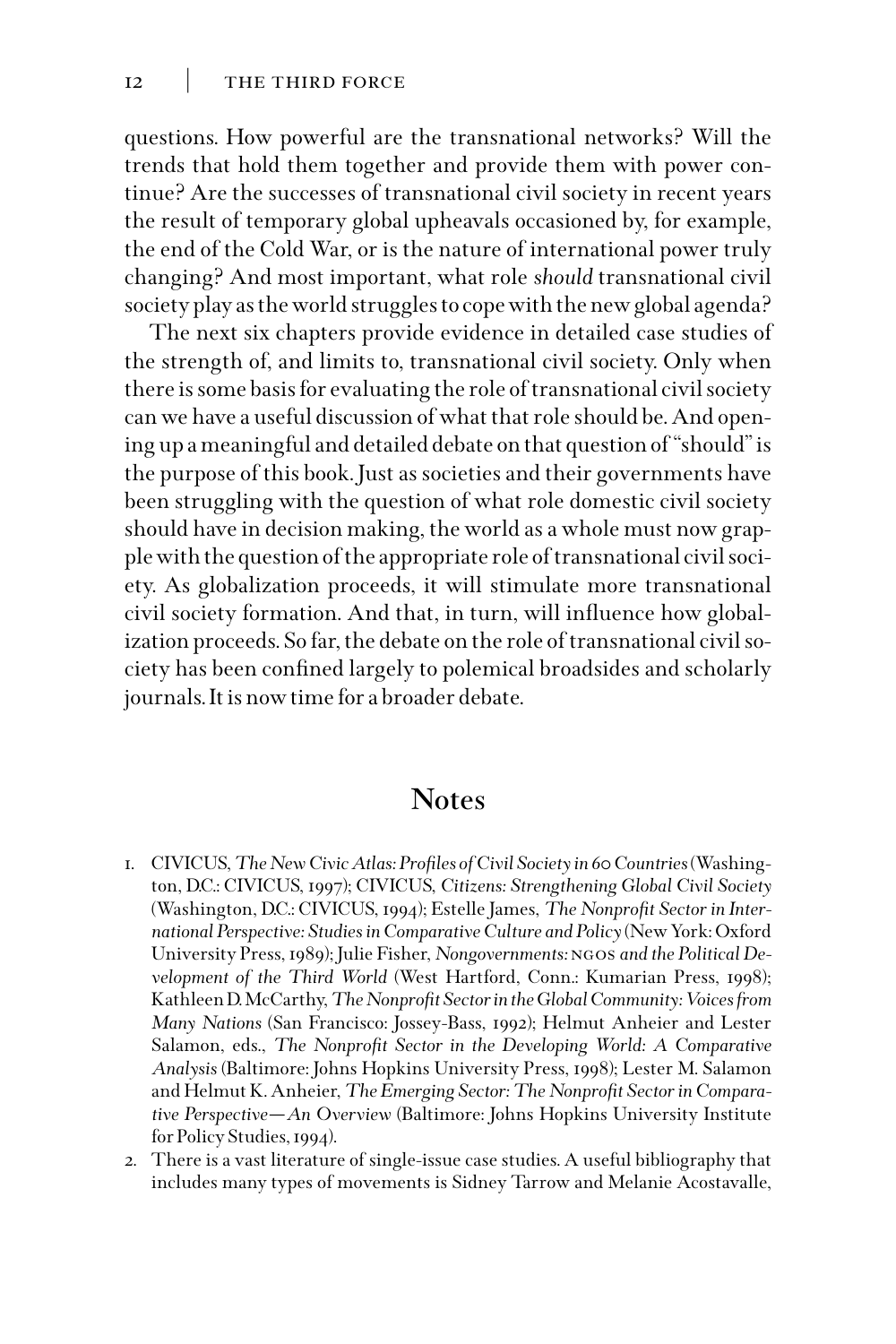"Transnational Politics: A Bibliographic Guide to Recent Research on Transnational Movements and Advocacy Groups," Working Paper, Contentious Politics Series, Lajarsfeld Center at Columbia University, June 1999. This bibliography also provides an extensive listing of relevant theoretical works. In addition, there are several works due out in 2000, such as Peter Newell, *Climate for Change: Non-State Actors and the Global Politics ofthe Greenhouse* (Cambridge: Cambridge University Press).

- 3. Steve Charnovitz, "Two Centuries of Participation: ngos and International Governance," Michigan Journal of International Law 18, no. 2 (winter 1997): 183-286; Ann Marie Clark, "Non-Governmental Organizations and Their Influence on International Society," *Journal of International Affairs 48*, no. 2 (winter 1995): 507–25; Margaret E. Keck and Kathryn Sikkink, *Activists Beyond Borders: Advocacy Networks in International Politics* (Ithaca, N.Y.: Cornell University Press, 1998); Thomas G. Weiss and Leon Gordenker, eds., ngo*s, the UN, and Global Governance* (Boulder, Colo.: Lynne Rienner, 1996); Shirin Sinnar, "Mixed Blessing: The Growing Influence of ngos," *Harvard International Review* 18, no. 1 (winter 1995–96): 54–57; Jackie Smith, Charles Chatfield, and Ron Pagnucco, eds., *Transnational Social Movements and Global Politics: Solidarity Beyond the State* (Syracuse, N.Y.: Syracuse University Press, 1997).
- 4. John Clark, *Democratizing Development: The Role of Voluntary Organizations* (West Hartford, Conn.: Kumarian Press, 1991); Michael Edwards and David Hulme, eds., *Beyond the Magic Bullet:* ngo *Performance and Accountability in the Post-War World* (West Hartford, Conn.: Kumarian Press, 1996); David Hulme and Michael Edwards, eds., ngo*s, States and Donors: Too Close for Comfort?* (New York: St. Martin's Press, 1996); Jonathan Fox and L. David Brown, eds., *The Struggle for Accountability: The World Bank,* ngo*s, and Grassroots Movements* (Cambridge, Mass.: mit Press, 1998); David C. Korten, *Getting to the 21st Century: Voluntary Action and the Global Agenda* (West Hartford, Conn.: Kumarian Press, 1990); Jessica T. Mathews, "Power Shift," *Foreign A≠airs* 76, no. 1 ( January 1997): 50–66; P. J. Simmons, "Learning to Live with ngos," *Foreign Policy* 112 (fall 1998): 82–96; Peter J. Spiro, "New Global Communities: Nongovernmental Organizations in International Decision-Making Institutions," *Washington Quarterly* 18, no. 1 (winter 1995): 45–56.
- 5. Some cross-border activism is purely self-interested. Many commentators waspishly noted that the labor union leaders demonstrating in Seattle against the w TO showed little concern for working conditions overseas until the removal of trade barriers threatened to allow a flood of cheap imports made by low-paid workers. But such barbs too easily dismiss the vast army of social activists with no discernible selfish interests at stake. Many transnational civil society connections represent more mundane pursuits, such as the many cross-border professional societies and business associations, but such organizations are not the focus of this book. Here we are examining the value-driven organizations and networks.
- 6. A private monitoring group called Hatewatch monitors the on-line activities of hate groups, which are forming growing transnational connections. See www.hatewatch.org. Another unpleasant set of transnational actors is often incorrectly grouped with transnational civil society: drug traffickers and other ele-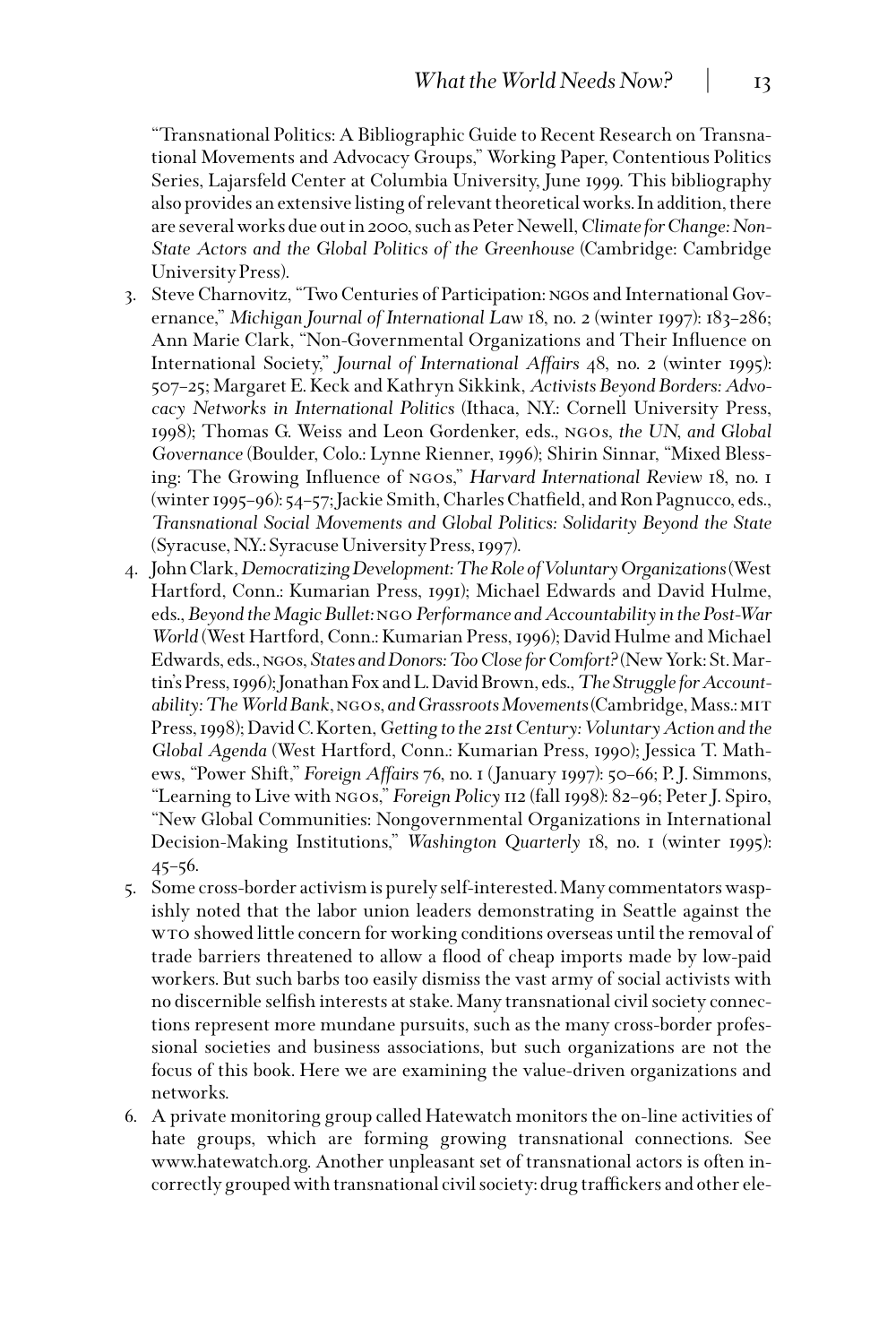#### 14 | THE THIRD FORCE

ments of global organized crime. These networks, however, are not civil society groups as this book uses the term. They are pursuing profits, not moral causes.

- 7. Defining civil society is itself something of a cottage industry. For a useful review of the definitional literature, see Adil Najam, "Understanding the Third Sector: Revisiting the Prince, the Merchant, and the Citizen," *Nonprofit Management and Leadership* 7, no. 2 (winter 1996): 203–19. See also Chris Hann and Elizabeth Dunn, *Civil Society: Challenging Western Models* (New York: Routledge, 1996); Louis D. Hunt, "Civil Society and the Idea of a Commercial Republic," in *The Revival ofCivil Society,* ed. Michael G. Schecter (New York: St. Martin's Press, 1999), pp. 11–37.
- 8. Several of the works described in the annotated bibliography discuss this tendency, known as the New Policy Agenda, and its implications. See, for example, the various works by Michael Edwards.
- 9. Susanne Hoeber Rudolph, "Introduction: Religion, States, and tcs," in *Transnational Religion and Failing States*, ed. S. H. Rudolph and J. Piscatori (Boulder, Colo.: Westview Press, 1997), p. 1.
- 10. Presentation by Carl Kaysen at the ucla Conference on Norms and International Governance, July 17–20, 1997.
- 11. Charnovitz, "Two Centuries of Participation."
- 12. Betty Fladeland, *Men and Brothers: Anglo-American Antislavery Cooperation* (1972), p. 258, cited in Charnovitz, "Two Centuries of Participation," p. 192.
- 13. For short accounts of four early transnational networks, see Keck and Sikkink, *Activists Beyond Borders*, chap. 2.
- 14. Charnovitz, "Two Centuries of Participation," pp. 191–208.
- 15. The information in this paragraph is taken from John Boli and George M. Thomas, "World Culture in the World Polity: A Century of International Non-Governmental Organization," *American Sociological Review* 62 (1997): 171–90.
- 16. Union of International Associations, "International Organizations by Type (Table 1)," in *Yearbook of International Organizations*. www.uia.org//uiastats/ stybv196.htm.
- 17. For information, see www.climatenetwork.org.
- 18. Keck and Sikkink, *Activists Beyond Borders*, chap. 5.
- 19. Curtis Runyan, "Action on the Front Lines," *World Watch* November–December 1999, pp. 12–21.
- 20. The new campaigns include the International Action Network on Small Arms, at www.iansa.org; the International Criminal Court Global Ratification Campaign, at cicc@ciccnow.org; and the Global Ban on Depleted Uranium Weapons, which does not have an independent web site. For information on the Hague Appeal for Peace itself, see www.haguepeace.org.
- 21. The annotated bibliography lists a number of such case studies, including several edited volumes intended for academic audiences. Although these tend to have a theoretical bent, the case studies are often accessible to a more general audience.
- 22. Robert O. Keohane and Joseph S. Nye, Jr., "Power and Interdependence in the Information Age," *Foreign Affairs* 77, no. 5 (September–October 1998): 81-94, use the term "soft power" in ways that overlap with its usage here. They discuss the "soft power" available to the United States thanks to its dominance in informa-